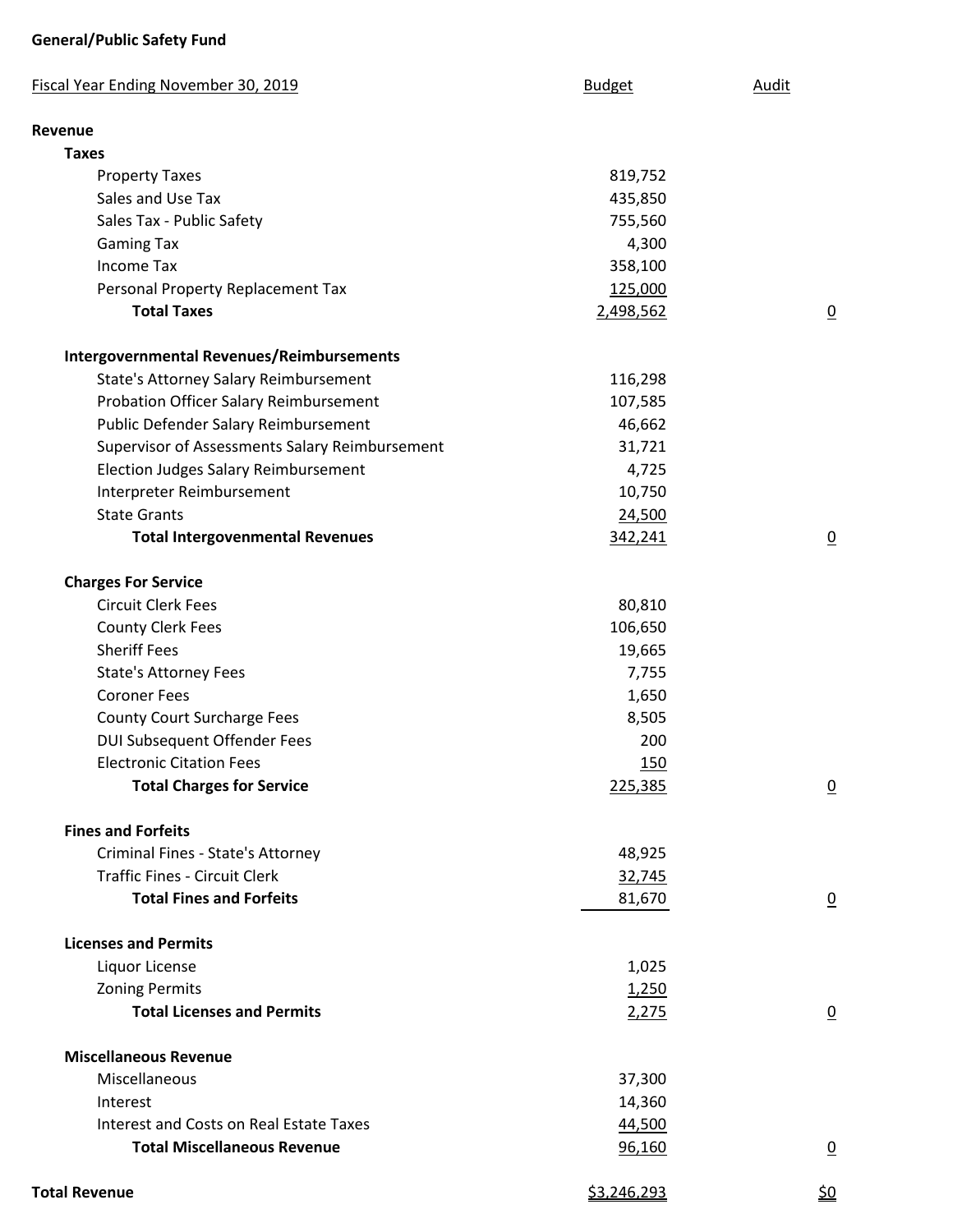| Fiscal Year Ending November 30, 2019         | <b>Budget</b>      | Audit          |
|----------------------------------------------|--------------------|----------------|
| <b>Expenditures</b>                          |                    |                |
| <b>County Offices</b>                        |                    |                |
| Circuit Clerk Office                         | 222,576            |                |
| <b>State's Attorney Office</b>               | 253,534            |                |
| <b>Probation Office</b>                      | 178,434            |                |
| County Clerk's Office                        | 478,227            |                |
| <b>Treasurer's Office</b>                    | 273,248            |                |
| Supervisor of Assessment's Office            | 162,840            |                |
| Death Examiner's Office                      | 32,201             |                |
| <b>Board of Review</b>                       | 11,000             |                |
| County Board                                 | 135,764            |                |
| Insurance Risk Manager                       | 17,060             |                |
| Civil Defense Office                         | 30,858             |                |
| Zoning Office                                | 29,446             |                |
| Sheriff's Office                             | 820,480            |                |
| <b>Public Defender's Office</b>              | 90,000             |                |
| <b>Total County Offices</b>                  | 2,735,668          | <u>0</u>       |
| <b>General Government</b>                    |                    |                |
| Custodian                                    | 46,786             |                |
| <b>Dispatching Expense</b>                   | 43,680             |                |
| Electric                                     | 27,000             |                |
| Gas                                          | 2,000              |                |
| Water                                        | 2,500              |                |
| Telephone                                    | 17,500             |                |
| Maintenance                                  | 30,000             |                |
| <b>Attorney Fees</b>                         | 45,000             |                |
| <b>Dieting Jurors</b>                        | 300                |                |
| Jurors Fees                                  | 3,000              |                |
|                                              |                    |                |
| Registrar - Vital Records                    | 200                |                |
| Aid to County on Aging                       | 5,000              |                |
| <b>Auditing County Records</b>               | 40,325<br>100      |                |
| VA Medical and Mileage Assistance            |                    |                |
| <b>Burial for Verterans and Dependents</b>   | 1,100              |                |
| Supplemental Salary for Judges               | 1,800              |                |
| Judges Office Expense                        | 3,700              |                |
| Cass Citizens Scholar                        | 5,000              |                |
| Health Insurance                             | 160,000            |                |
| Interpreter Expense                          | 11,000             |                |
| Coroner Death Certificate Grant Expense      | 4,500              |                |
| <b>Employee Education Assistance</b>         | 500                |                |
| <b>CIC Support and Training</b>              | 9,305              |                |
| Real Estate Tax System                       | 35,000             |                |
| Intra-Governmental and Econcomic Development | 7,000              |                |
| Contingent                                   | 71,900             |                |
| <b>Animal Control Contract</b>               | 19,462             |                |
| County Share Educational Service Region      | 33,963             |                |
| <b>Total General Government</b>              | 627,621            | $\overline{0}$ |
| <b>Total Expenditures</b>                    | <u>\$3,363,289</u> | <u>\$0</u>     |

Operating Transfers Out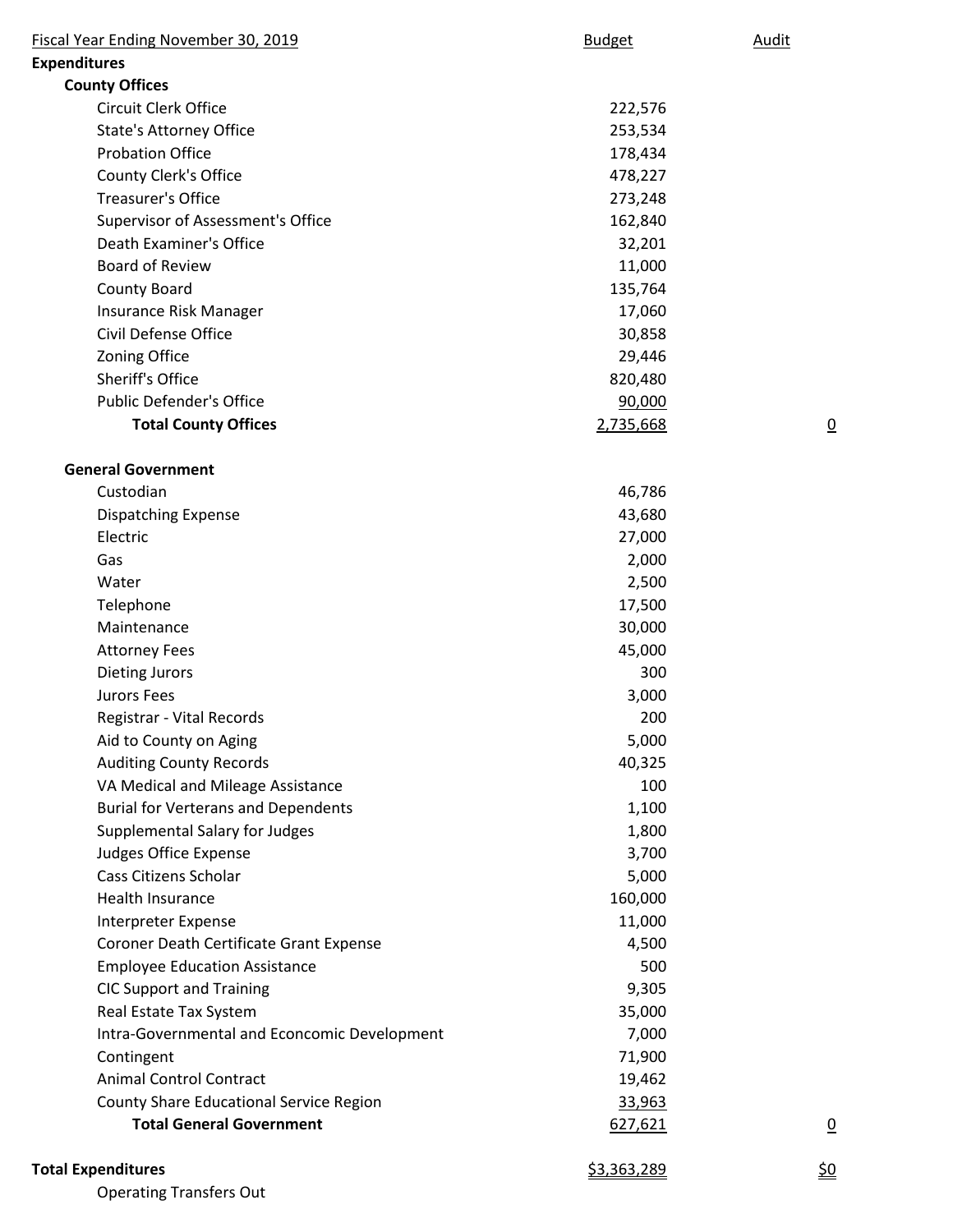| Fiscal Year Ending November 30, 2019      | <b>Budget</b> | Audit |
|-------------------------------------------|---------------|-------|
| <b>Special Revenue Funds</b>              |               |       |
| <b>Bailiff Security Fund</b>              |               |       |
| <b>Total Revenues</b>                     | 6,650         |       |
| <b>Total Expenditures</b>                 | 10,000        |       |
| <b>Election Fund</b>                      |               |       |
| <b>Total Revenues</b>                     | 205           |       |
| <b>Total Expenditures</b>                 | 0             |       |
| Liability Insurance Fund                  |               |       |
| <b>Total Revenues</b>                     | 386,970       |       |
| <b>Total Expenditures</b>                 | 374,500       |       |
| Worker Safety Incentive Fund              |               |       |
| <b>Total Revenues</b>                     | 35            |       |
| <b>Total Expenditures</b>                 | 0             |       |
| Document Storage Fund                     |               |       |
| <b>Total Revenues</b>                     | 15,100        |       |
| <b>Total Expenditures</b>                 | 50,000        |       |
| <b>Economic Development Fund</b>          |               |       |
| <b>Total Revenues</b>                     | 415           |       |
| <b>Total Expenditures</b>                 | 40,500        |       |
| County Law Library Fund                   |               |       |
| <b>Total Revenues</b>                     | 5,060         |       |
| <b>Total Expenditures</b>                 | 1,000         |       |
| <b>Tax Sale Trustee Fund</b>              |               |       |
| <b>Total Revenues</b>                     | 1,515         |       |
| <b>Total Expenditures</b>                 | 2,000         |       |
| <b>Indemnity Fund</b>                     |               |       |
| <b>Total Revenues</b>                     | 5,060         |       |
| <b>Total Expenditures</b>                 | 5,000         |       |
| Illinois Municipal Retirement and SS Fund |               |       |
| <b>Total Revenues</b>                     | 510,900       |       |
| <b>Total Expenditures</b>                 | 505,500       |       |
| Enhanced 911                              |               |       |
| <b>Total Revenues</b>                     | 389,115       |       |
| <b>Total Expenditures</b>                 | 378,895       |       |
| <b>Highway Fund</b>                       |               |       |
| <b>Total Revenues</b>                     | 332,500       |       |
| <b>Total Expenditures</b>                 | 1,292,000     |       |
|                                           |               |       |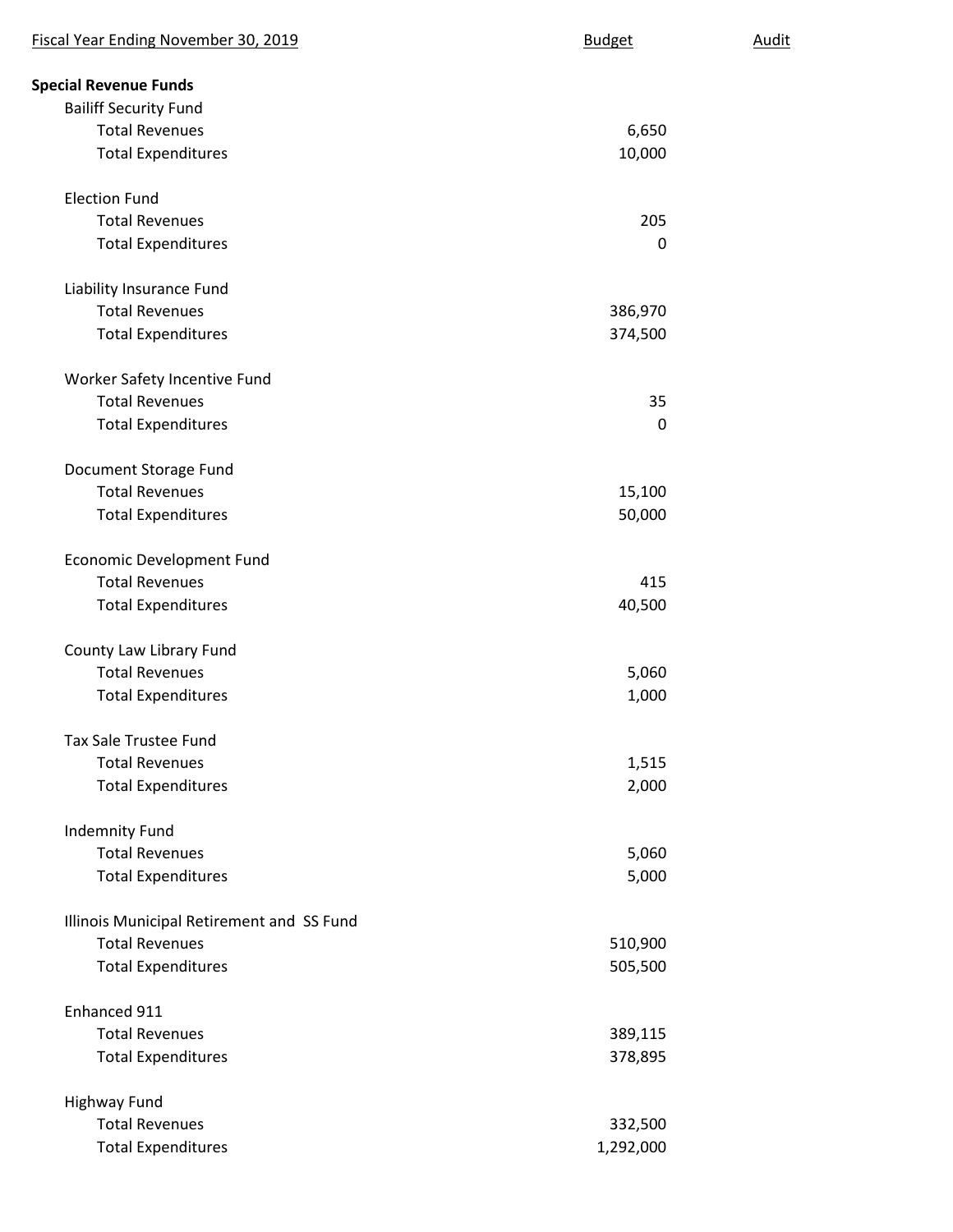| Fiscal Year Ending November 30, 2019      | <b>Budget</b> | <b>Audit</b> |
|-------------------------------------------|---------------|--------------|
| County Bridge Fund                        |               |              |
| <b>Total Revenues</b>                     | 96,685        |              |
| <b>Total Expenditures</b>                 | 240,000       |              |
| County Motor Fuel Tax Fund                |               |              |
| <b>Total Revenues</b>                     | 411,720       |              |
| <b>Total Expenditures</b>                 | 47,000        |              |
| Federal Aid Secondary Matching Fund       |               |              |
| <b>Total Revenues</b>                     | 384,890       |              |
| <b>Total Expenditures</b>                 | 420,000       |              |
| County Health Fund                        |               |              |
| <b>Total Revenues</b>                     | 5,738,360     |              |
| <b>Total Expenditures</b>                 | 5,738,360     |              |
| Circuit Clerk Op Add-On Fund              |               |              |
| <b>Total Revenues</b>                     | 3,130         |              |
| <b>Total Expenditures</b>                 | 1,000         |              |
| <b>Tuberculosis Fund</b>                  |               |              |
| <b>Total Revenues</b>                     | 26,550        |              |
| <b>Total Expenditures</b>                 | 25,998        |              |
| Circuit Clerk - Child Support Fund        |               |              |
| <b>Total Revenues</b>                     | 6,845         |              |
| <b>Total Expenditures</b>                 | $\mathbf 0$   |              |
| <b>State's Attorney Automation Fund</b>   |               |              |
| <b>Total Revenues</b>                     | 950           |              |
| <b>Total Expenditures</b>                 | 2,000         |              |
| <b>Animal Control Fund</b>                |               |              |
| <b>Total Revenues</b>                     | 93,083        |              |
| <b>Total Expenditures</b>                 | 93,080        | 1            |
| Circuit Clerk - Automation Fund           |               |              |
| <b>Total Revenues</b>                     | 7,270         |              |
| <b>Total Expenditures</b>                 | 25,000        |              |
| <b>County Treasurer - Automation Fund</b> |               |              |
| <b>Total Revenues</b>                     | 5,275         |              |
| <b>Total Expenditures</b>                 | 15,000        |              |
| Law Enforcement Drug Fund                 |               |              |
| <b>Total Revenues</b>                     | 95            |              |
| <b>Total Expenditures</b>                 | 10,000        |              |
|                                           |               |              |